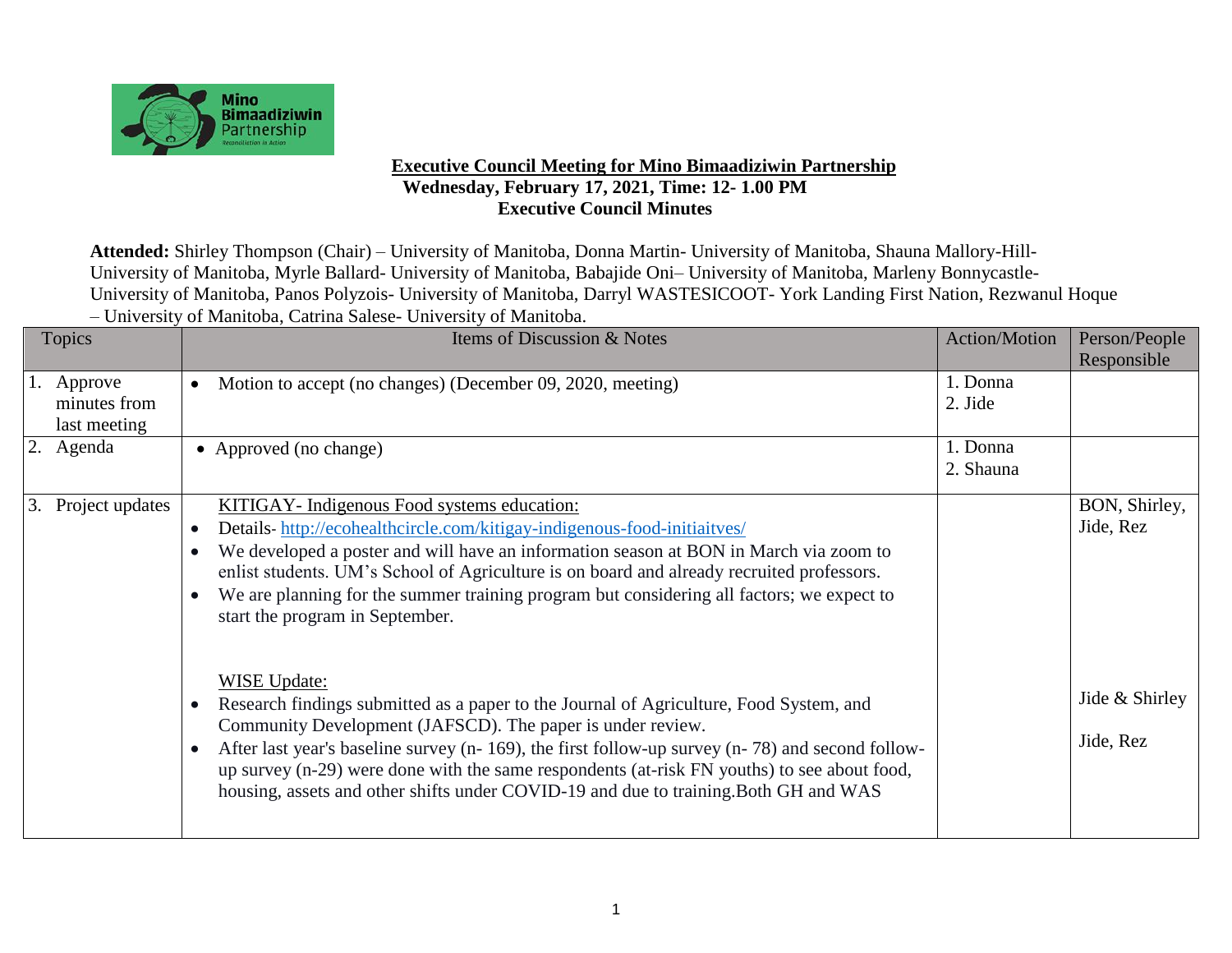

4. Budget update

| (survey community) reported 100% food insecurity due to COVID 19. We are in process of<br>sending fishing net to promote healthy activity and to deal with the food issue.<br><b>Indigenous Philanthropy</b><br>٠<br>Working with two communities- Brokenhead Oijbway Nation and Dakaota Plain Wahpeton<br>Oyate. Brokenhead already got their qualified Donee status and we are filling forms for<br>Dakaota Plain.                                                                                                                                                                                                                                                                                                | Trea, Keshab       |
|---------------------------------------------------------------------------------------------------------------------------------------------------------------------------------------------------------------------------------------------------------------------------------------------------------------------------------------------------------------------------------------------------------------------------------------------------------------------------------------------------------------------------------------------------------------------------------------------------------------------------------------------------------------------------------------------------------------------|--------------------|
| Home Building and Housing:<br>$\bullet$<br>Shauna had a meeting with Alex $\&$ her team on the tiny house building project. Once<br>$\bullet$<br>completed, the house will be moved to OCN to deal with the housing shortage,<br>Courtney Allery, a research assistant at The National Aboriginal Circle Against Family<br>$\bullet$<br>Violence (NACAFV), works on a feasibility study on Second Stage housing in First Nation.<br>The second stage housing is a temporary shelter for a person when they face violence by their<br>intimate partners.                                                                                                                                                             | Shauna,<br>Catrina |
| Webinars:<br>$\bullet$<br>A series of webinars is occurring. We had 12 webinars in the last three months. Details and<br>$\bullet$<br>video links are available on our website at-http://ecohealthcircle.com/webinar/<br>We have 3 webinars coming in March 2021.<br>٠<br>Future Webinar Ideas-i) Panos on his findings on aerosol and airborne transmission policy<br>$\bullet$<br>regarding COVID 19, ii) Webinar with University of Manitoba RESOLVE Network, iii) Food<br>Security (WISE results) & Kitigay, iv) Myrle's work on developing an app for Health<br>directors (official launch of the app Feb 18, 2021), v) Donna and Myrle on Lake St Martin on<br>settlement and community's current challenges. | Rez, Shirley       |
| Spending for student's capacity development is \$1,333,182 (81% of total grant) until February<br>16, 2021. Among them 91% or \$1,233,019 spent on students' stipend. And \$100,163 spent on<br>Student i) airfare 38%, ii) safety training and equipment's 22%, iii) workshops registration 8%, iv)<br>miscellaneous conference/travel cost 18%, v) Car rental 3%.                                                                                                                                                                                                                                                                                                                                                 | Rez                |